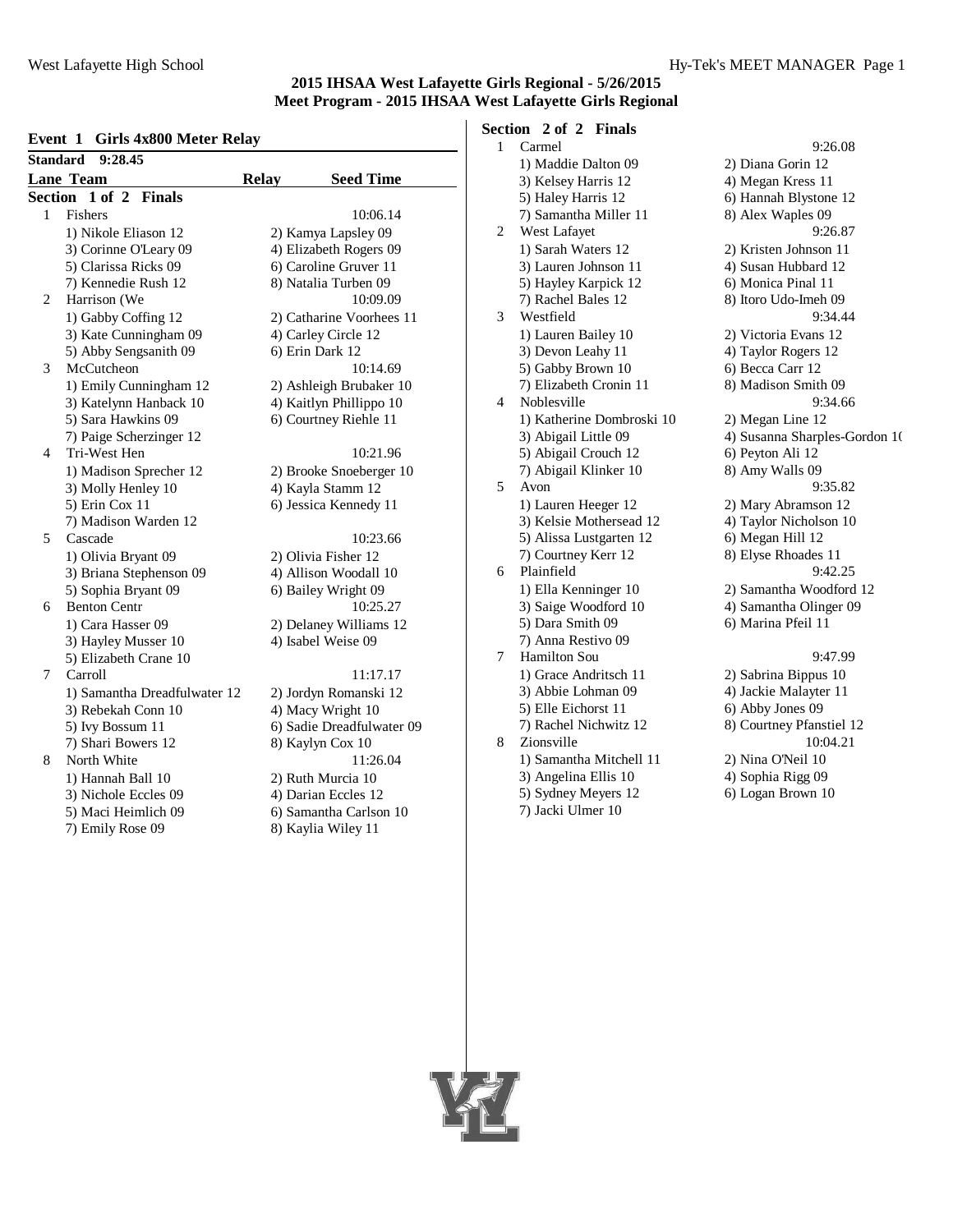#### **Event 2 Girls 100 Meter Dash**

|   | Standard 12.45        |    |                 |                  |
|---|-----------------------|----|-----------------|------------------|
|   | <b>Lane Name</b>      |    | Yr School       | <b>Seed Time</b> |
|   | Heat 1 of 2 Prelims   |    |                 |                  |
| 1 | Aleah Whaley          |    | 09 West Lafayet | 13.18            |
| 2 | <b>Taylor Rodgers</b> | 10 | Plainfield      | 12.63            |
| 3 | Alanah Owen           |    | 10 McCutcheon   | 12.52            |
| 4 | Diamond Mitchell      | 10 | Avon            | 12.18            |
| 5 | Danielle Harrison     | 09 | Fishers         | 12.43            |
| 6 | Paige Lowe            |    | 12 Tri-West Hen | 12.60            |
| 7 | Emma Smith            | 10 | Harrison (We    | 12.95            |
| 8 | Lauhren Pickett       |    | 12 Twin Lakes   | 14.06            |
|   | Heat 2 of 2 Prelims   |    |                 |                  |
| 1 | Emma DeWitt           | 11 | Frontier        | 13.40            |
| 2 | Olivia Suggs          | 10 | Carmel          | 12.73            |
| 3 | Monique Ellis         | 12 | Avon            | 12.56            |
| 4 | Karen Hubbard         | 11 | Westfield       | 12.27            |
| 5 | India Johnson         | 10 | Fishers         | 12.39            |
| 6 | Deneen McKinney       |    | 11 Hamilton Sou | 12.57            |
| 7 | Cailyn Etgen          | 11 | Carmel          | 12.84            |
| 8 | Maddie Bolser         | 10 | Covington       | 13.41            |

# **Event 3 Girls 100 Meter Hurdles**

| Standard | 15.03                |     |                   |                  |
|----------|----------------------|-----|-------------------|------------------|
|          | <b>Lane Name</b>     |     | Yr School         | <b>Seed Time</b> |
| Heat     | 1 of 2 Prelims       |     |                   |                  |
| 1        | Kim Hampton          | 11. | Crawfordsvil      | 16.65            |
| 2        | Samantha Burgess     |     | 12 Plainfield     | 16.39            |
| 3        | Mia Mackenzie        | 09  | Hamilton Sou      | 15.89            |
| 4        | Courtney Stull       | 11  | <b>Brownsburg</b> | 15.19            |
| 5        | Macey Policka        | 10  | Hamilton Hei      | 15.74            |
| 6        | Lauren Briskey       |     | 12 Avon           | 16.37            |
| 7        | Claire Vahary        |     | 10 Fishers        | 16.61            |
| 8        | Kayla Schluttenhofer |     | 10 Benton Centr   | 17.50            |
|          | Heat 2 of 2 Prelims  |     |                   |                  |
| 1        | Lindsay Wisdorf      | 11. | Guerin Catho      | 16.65            |
| 2        | Hannah Whicker       |     | 12 Crawfordsvil   | 16.52            |
| 3        | Saige Woodford       | 10  | Plainfield        | 16.16            |
| 4        | Georgia Lawlor       |     | 12 Harrison (We   | 15.51            |
| 5        | Meghann Cullen       |     | 10 Hamilton Sou   | 15.69            |
| 6        | Abigail Bartholomew  |     | 12 Fishers        | 16.28            |
| 7        | Evonnie Payne        |     | 12 Benton Centr   | 16.61            |
| 8        | Ally Scott           |     | 12 North White    | 17.24            |
|          |                      |     |                   |                  |

#### **Event 4 Girls 200 Meter Dash**

|    | Standard 25.49             |     |                 |                  |
|----|----------------------------|-----|-----------------|------------------|
|    | <b>Lane Name</b>           |     | Yr School       | <b>Seed Time</b> |
|    | <b>Heat</b> 1 of 2 Prelims |     |                 |                  |
| 1  | Caroline McClaskey         |     | 09 North Montgo | 27.25            |
| 2  | Monique Ellis              | 12  | Avon            | 26.88            |
| 3  | Paige Lowe                 |     | 12 Tri-West Hen | 26.88            |
| 4  | India Johnson              | 10  | Fishers         | 25.47            |
| 5. | Karen Hubbard              |     | 11 Westfield    | 26.03            |
| 6  | Lily Hess                  |     | 10 Guerin Catho | 26.03            |
| 7  | Shalynn Newkirk            |     | 11 McCutcheon   | 27.24            |
| 8  | Josie Gutwein              |     | 09 Twin Lakes   | 28.19            |
|    | Heat 2 of 2 Prelims        |     |                 |                  |
| 1  | Emma DeWitt                | 11. | Frontier        | 27.31            |
| 2  | Carly Markley              | 09  | Carmel          | 26.97            |
| 3  | Lanique Ellis              |     | 12 Avon         | 26.53            |
| 4  | Camille Christopher        |     | 09 Hamilton Sou | 25.59            |
| 5. | Rebecca Pronschinske       |     | 11 Westfield    | 25.85            |
| 6  | Alanah Owen                | 10  | McCutcheon      | 26.38            |
| 7  | Elle Hawkins               | 10  | Carmel          | 27.22            |
| 8  | Maddie Bolser              | 10  | Covington       | 27.91            |
|    |                            |     |                 |                  |

# **Event 5 Girls 1600 Meter Run**

| <b>Standard 5:01.55</b>                           |                         |     |                     |         |  |  |  |
|---------------------------------------------------|-------------------------|-----|---------------------|---------|--|--|--|
| <b>Seed Time</b><br><b>Lane Name</b><br>Yr School |                         |     |                     |         |  |  |  |
|                                                   | Section 1 of 1 Finals   |     |                     |         |  |  |  |
| 1                                                 | Abigail Little          |     | 09 Noblesville      | 5:12.90 |  |  |  |
| 2                                                 | Lauren Heeger           | 12  | Avon                | 5:12.93 |  |  |  |
| 3                                                 | Rachel Nichwitz         |     | 12 Hamilton Sou     | 5:00.45 |  |  |  |
| 4                                                 | Haley Harris            |     | 12 Carmel           | 5:05.46 |  |  |  |
| 5                                                 | Maddie Dalton           | 09. | Carmel              | 5:08.99 |  |  |  |
| 6                                                 | <b>Taylor Nicholson</b> | 10  | Avon                | 5:11.01 |  |  |  |
| 7                                                 | Sabrina Bippus          |     | 10 Hamilton Sou     | 5:13.90 |  |  |  |
| 8                                                 | Kristen Johnson         |     | 11 West Lafayet     | 5:16.70 |  |  |  |
| 9                                                 | Erin Dark               |     | 12 Harrison (We     | 5:20.26 |  |  |  |
| 10                                                | Monica Pinal            | 11  | West Lafayet        | 5:22.29 |  |  |  |
| 11                                                | Sophia Rigg             |     | 09 Zionsville       | 5:24.03 |  |  |  |
| 12                                                | <b>Elizabeth Rogers</b> | 09  | Fishers             | 5:29.87 |  |  |  |
| 13                                                | Angelina Ellis          |     | 10 Zionsville       | 5:32.81 |  |  |  |
| 14                                                | Cara Hasser             | 09  | <b>Benton Centr</b> | 5:36.40 |  |  |  |
| 15                                                | Emily Ewen              | 11- | Tri-County          | 5:40.89 |  |  |  |
| 16                                                | Hayley Musser           | 10  | <b>Benton Centr</b> | 5:59.59 |  |  |  |

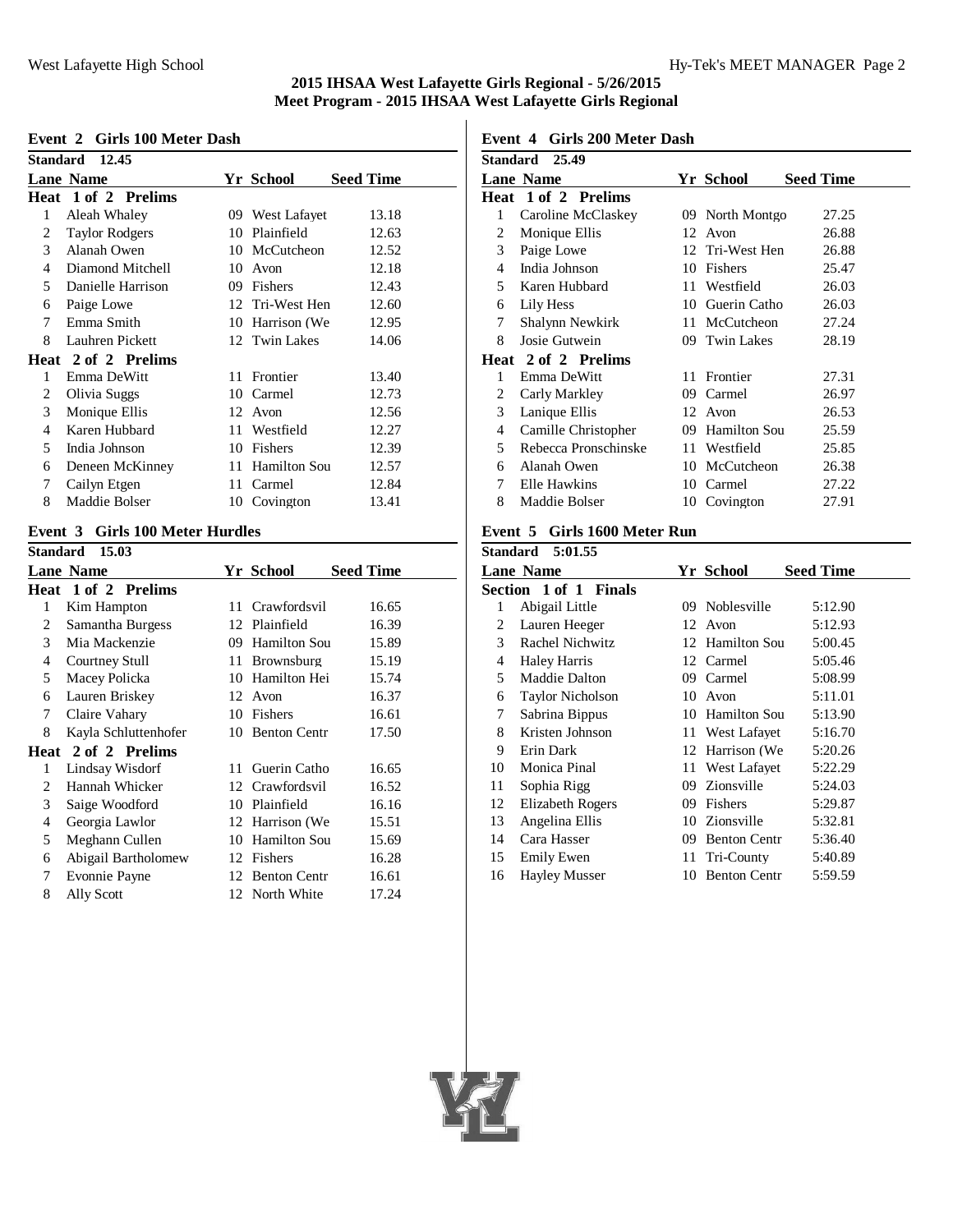#### **Event 6 Girls 4x100 Meter Relay**

| <b>Standard</b> | 48.85                      |              |                        |
|-----------------|----------------------------|--------------|------------------------|
|                 | <b>Lane Team</b>           | <b>Relay</b> | <b>Seed Time</b>       |
| Section         | 1 of 2<br><b>Finals</b>    |              |                        |
| 1               | Covington                  |              | 52.94                  |
|                 | 1) Reese Bodine 11         |              | 2) Maddie Bolser 10    |
|                 | 3) Kelsey Hall 10          |              | 4) Rachel Hegg 10      |
|                 | 5) Alexis Hetrick 11       |              | 6) Kierstyn Hinkle 09  |
| 2               | Monrovia                   |              | 52.64                  |
|                 | 1) Brianna Miller 11       |              | 2) Amanda Spear 12     |
|                 | 3) Mazie Manley 09         |              | 4) Kara Beasley 11     |
|                 | 5) Kenna Hunter 11         |              | 6) Courtney Palmer 10  |
|                 | 7) Amber Schalk 10         |              | 8) Sierra Catellier 12 |
| 3               | <b>Twin Lakes</b>          |              | 52.47                  |
|                 | 1) Corby Chiszar 12        |              | 2) Caitlin Tirpak 10   |
|                 | 3) Josie Gutwein 09        |              | 4) Lauhren Pickett 12  |
|                 | 5) Jessica Puga 12         |              | 6) Maria Garcia 11     |
| 4               | West Lafayet               |              | 51.82                  |
|                 | 1) Menna Hassan 10         |              | 2) Sydney Williams 09  |
|                 | 3) Maria Siciliano 09      |              | 4) Aleah Whaley 09     |
|                 | 5) Yi fei Heng 10          |              | 6) Sarah Folkers 10    |
|                 | 7) Zeinab Aly 10           |              | 8) Jordyn Whaley 11    |
| 5               | Hamilton Hei               |              | 52.19                  |
|                 | 1) Lauren Bjortomt 10      |              | 2) Bri Henson 11       |
|                 | 3) Micah Kunzer 12         |              | 4) Lily McCormick 09   |
|                 | 5) Macey Policka 10        |              | 6) Autumn Pryor 11     |
| 6               | Plainfield                 |              | 52.34                  |
|                 | 1) Samantha Burgess 12     |              | 2) Taylor Rodgers 10   |
|                 | 3) Lauren Joseph 09        |              | 4) Remi Allen 09       |
|                 | 5) Madie Chandler 09       |              | 6) Samantha Melton 10  |
|                 | 7) Madi Gibson 09          |              |                        |
| 7               | Lafayette Ce               |              | 52.84                  |
|                 | 1) Elaine Davis 12         |              | 2) Morgan Clary 11     |
|                 | 3) Kayla Hudson 11         |              | 4) Cameron Onken 11    |
|                 | 5) Ellie McPherson 10      |              | 6) Lauren Pannell 12   |
|                 | 7) Kierstin Vorst 09       |              |                        |
| 8               | Carroll                    |              | 53.74                  |
|                 | 1) Molly McGill 10         |              | 2) Shania Bordner 10   |
|                 | 3) Lauren Bush 10          |              | 4) Makayla Jackson 11  |
|                 | 5) Alex Bane 09            |              | 6) Schalene Shafer 10  |
|                 | 7) Samantha Silverthorn 09 |              | 8) Alison Snyder 12    |

# **Section 2 of 2 Finals**

| $\mathbf{1}$   | Brownsburg                                      | 51.74                                         |
|----------------|-------------------------------------------------|-----------------------------------------------|
|                | 1) Joy Sopitan 09                               | 2) Courtney Stull 11                          |
|                | 3) Mackenzie Yoder 09                           | 4) Maddy Jones 09                             |
|                | 5) Briana Smith 12                              | 6) Alexandria Gutzweiler 10                   |
|                | 7) Claire Hathaway 11                           | 8) Natalia Lopez 10                           |
| 2              | Guerin Catho                                    | 50.37                                         |
|                | 1) Isabel Couto 09                              | 2) Lily Hess 10                               |
|                | 3) Kiana Hunter 10                              | 4) Cassidy Lindley 09                         |
|                | 5) Grace Demas 10                               | 6) Katie O'Dell 10                            |
|                | 7) Lindsay Wisdorf 11                           |                                               |
| 3              | Westfield                                       | 50.04                                         |
|                | 1) Sarah Golliher 10                            | 2) Karen Hubbard 11                           |
|                | 3) Elizabeth Masterson 11                       | 4) Rebecca Pronschinske 11                    |
|                | 5) Michaela Grimes 10                           | 6) Emily Robertson 10                         |
|                | 7) Emily Settle 12                              | 8) Sydney Spears 09                           |
| $\overline{4}$ | Fishers                                         | 48.69                                         |
|                | 1) Brooklyn Banks 11                            | 2) Paris Carver 10                            |
|                | 3) Danielle Harrison 09                         | 4) India Johnson 10                           |
|                | 5) Emily Fletchall 12                           | 6) Brianna Grace 11                           |
|                | 7) Salynda Berndt 12                            | 8) Maryna Clark 12                            |
| 5              | Avon                                            | 48.79                                         |
|                | 1) Monique Ellis 12                             | 2) Lanique Ellis 12                           |
|                | 3) Stacie Shelton 10                            | 4) Diamond Mitchell 10                        |
|                | 5) Natalie Anderson 12                          | 6) Lauren Newbern 10                          |
|                | 7) Vanessa Centers 09                           | 8) Courtnee Simmons 10                        |
| 6              | <b>Hamilton Sou</b>                             | 48.98                                         |
|                | 1) Camille Christopher 09                       | 2) Alexa Jenkins 11                           |
|                | 3) Mia Mackenzie 09                             | 4) Deneen McKinney 11                         |
|                | 5) Jada Brooks-Edson 09                         | 6) Emily Obear 12                             |
|                | 7) Angela Perry 09<br>McCutcheon                | 8) Ashley Perry 11<br>51.66                   |
| 7              |                                                 |                                               |
|                | 1) Keana Jeffrey 12                             | 2) Alanah Owen 10                             |
|                | 3) Haley Crowe 10<br>5) Haley Burge 11          | 4) Shalynn Newkirk 11<br>6) Mariah Collins 12 |
|                | 7) Kennady Oliver 09                            | 8) Emma Crosby 09                             |
| 8              | Noblesville                                     | 51.78                                         |
|                |                                                 |                                               |
|                | 1) Deja Cox 11<br>3) Primavera Rivera Hernandez | 2) Lydia Knoll 12<br>4) Lillian Walter 10     |
|                | 5) Mariha Randolph 11                           | 6) Simeone Gyan 11                            |
|                | 7) Suzanna Vansanto 12                          | 8) Brenna Everingham 09                       |
|                |                                                 |                                               |

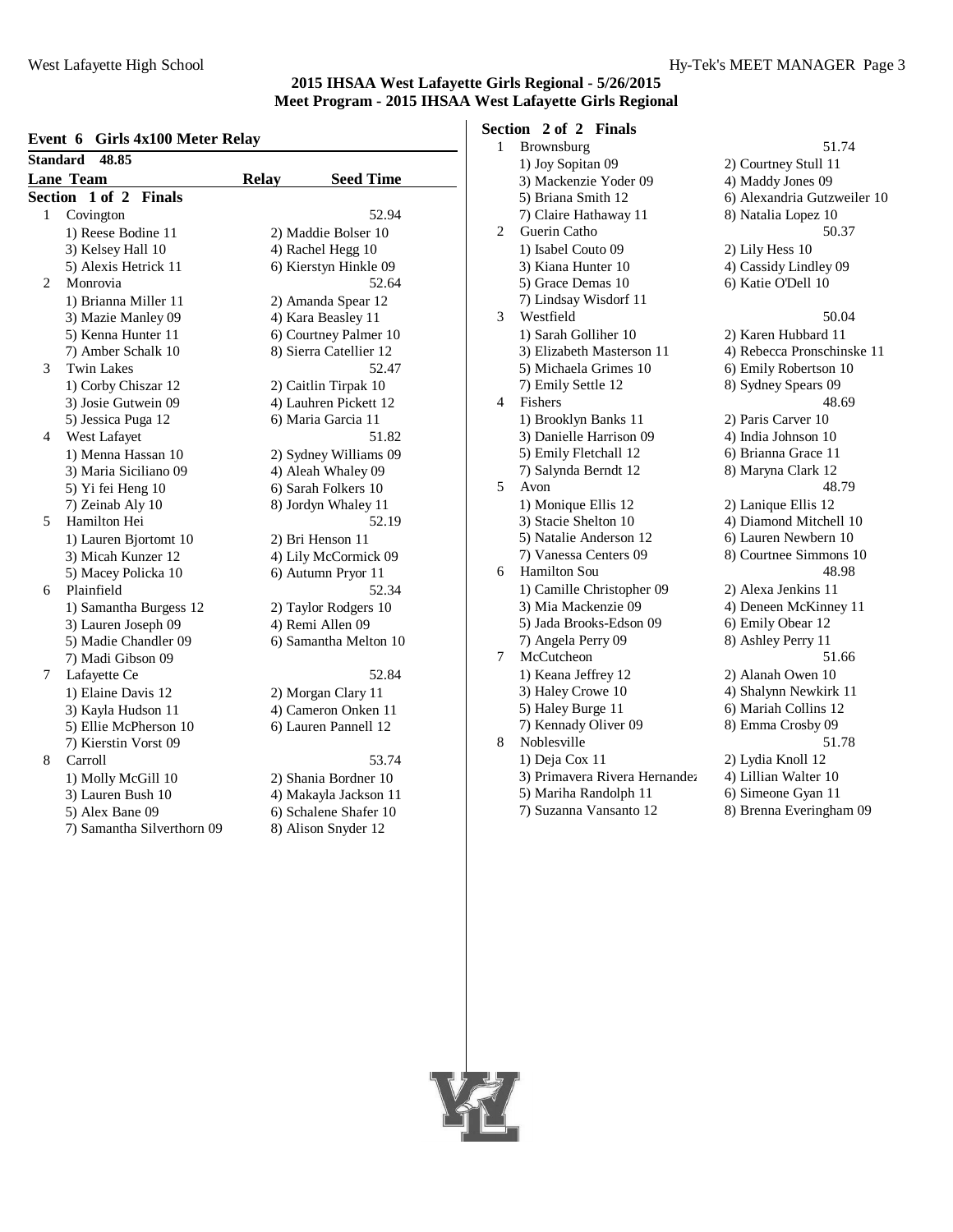#### **Event 7 Girls 400 Meter Dash**

| Standard 58.39 |                         |    |                     |                  |
|----------------|-------------------------|----|---------------------|------------------|
|                | <b>Lane Name</b>        |    | Yr School           | <b>Seed Time</b> |
|                | Section 1 of 2 Finals   |    |                     |                  |
| 1              | Samantha Pigg           |    | 12 Fountain Cen     | 1:05.82          |
| 2              | Emma Smith              | 10 | Harrison (We        | 1:02.33          |
| 3              | <b>Ashley Mager</b>     | 11 | <b>Hamilton Sou</b> | 1:02.19          |
| 4              | Megan Badgley           | 12 | Avon                | 1:01.77          |
| 5              | Briana Stephenson       | 09 | Cascade             | 1:02.09          |
| 6              | Samantha Miller         | 11 | Carmel              | 1:02.17          |
| 7              | Xerena Tompkins         | 10 | <b>Benton Centr</b> | 1:03.56          |
| 8              | Katie Post              |    | 12 Benton Centr     | 1:07.69          |
|                | Section 2 of 2 Finals   |    |                     |                  |
| 1              | Devon Leahy             |    | 11 Westfield        | 1:01.04          |
| 2              | <b>Mattyson Robison</b> |    | 12 Clinton Prai     | 1:00.79          |
| 3              | Paris Carver            | 10 | Fishers             | 1:00.59          |
| 4              | Olivia Newman           |    | 12 Lafayette Je     | 59.55            |
| 5              | Rachel Dixon            | 11 | Carmel              | 1:00.05          |
| 6              | Cameron Onken           |    | 11 Lafayette Ce     | 1:00.21          |
| 7              | Kayla Stamm             |    | 12 Tri-West Hen     | 1:00.81          |
| 8              | Dariah Rice             |    | 11 Zionsville       | 1:01.20          |
|                |                         |    |                     |                  |

# **Event 8 Girls 300 Meter Hurdles**

| <b>Standard</b> | 45.10                 |    |                     |                  |
|-----------------|-----------------------|----|---------------------|------------------|
|                 | <b>Lane Name</b>      |    | Yr School           | <b>Seed Time</b> |
|                 | Section 1 of 2 Finals |    |                     |                  |
| 1               | Hannah Gayler         | 11 | Fountain Cen        | 50.66            |
| 2               | Breanna Wright        | 10 | <b>Hamilton Sou</b> | 48.82            |
| 3               | Abby McCarty          |    | 09 Zionsville       | 48.69            |
| 4               | Deja Cox              | 11 | Noblesville         | 47.58            |
| 5               | Macey Policka         | 10 | Hamilton Hei        | 48.04            |
| 6               | Itoro Udo-Imeh        |    | 09 West Lafayet     | 48.15            |
| 7               | Ally Scott            |    | 12 North White      | 49.20            |
| 8               | Kaitlin Waibel        |    | 12 Tri-County       | 52.18            |
|                 | Section 2 of 2 Finals |    |                     |                  |
| 1               | Saige Woodford        |    | 10 Plainfield       | 47.42            |
| 2               | Kenna Hunter          | 11 | Monrovia            | 47.04            |
| 3               | Samantha Burgess      |    | 12 Plainfield       | 46.93            |
| $\overline{4}$  | Alex Deryn            |    | 10 West Lafayet     | 46.15            |
| 5               | Jessica Cowen         | 10 | Carmel              | 46.30            |
| 6               | Georgia Lawlor        |    | 12 Harrison (We     | 46.80            |
| 7               | Courtney Stull        | 11 | <b>Brownsburg</b>   | 47.25            |
| 8               | Mia Mackenzie         | 09 | Hamilton Sou        | 47.44            |
|                 |                       |    |                     |                  |

### **Event 9 Girls 800 Meter Run**

| <b>Standard</b> 2:16.53 |                         |    |                     |                  |
|-------------------------|-------------------------|----|---------------------|------------------|
|                         | <b>Lane Name</b>        |    | Yr School           | <b>Seed Time</b> |
|                         | Section 1 of 1 Finals   |    |                     |                  |
| 1А                      | <b>Taylor Nicholson</b> | 10 | Avon                | 2:16.36          |
| 1B                      | Rachel Yuska            |    | 12 Guerin Catho     | 2:18.92          |
| 1C                      | Megan Line              |    | 12 Noblesville      | 2:22.22          |
| 1D                      | <b>Beth Schafer</b>     |    | 11 Lafayette Ce     | 2:27.68          |
| 2A                      | <b>Kelsey Harris</b>    |    | 12 Carmel           | 2:16.66          |
| 2B                      | Abigail Crouch          |    | 12 Noblesville      | 2:19.18          |
| 2C                      | Isabel Weise            | 09 | <b>Benton Centr</b> | 2:22.57          |
| 2D                      | Gabby Coffing           |    | 12 Harrison (We     | 2:28.12          |
| 3A                      | <b>Haley Harris</b>     |    | 12 Carmel           | 2:17.03          |
| 3B                      | <b>Sydney Meyers</b>    |    | 12 Zionsville       | 2:19.51          |
| 3C                      | Susan Hubbard           |    | 12 West Lafayet     | 2:22.73          |
| 3D                      | Rebecca Haussin         | 12 | Seeger              | 2:31.50          |
| 4Α                      | Samantha Woodford       | 12 | Plainfield          | 2:18.18          |
| 4B                      | Rachel Nichwitz         |    | 12 Hamilton Sou     | 2:20.53          |
| 4C                      | <b>Taylor Rogers</b>    |    | 12 Westfield        | 2:25.21          |
| 4D                      | Delaney Williams        |    | 12 Benton Centr     | 2:41.89          |
|                         |                         |    |                     |                  |

# **Event 10 Girls 3200 Meter Run**

|                       | Standard 10:54.21         |     |                 |                  |
|-----------------------|---------------------------|-----|-----------------|------------------|
|                       | <b>Lane Name</b>          |     | Yr School       | <b>Seed Time</b> |
|                       | Section 1 of 1 Finals     |     |                 |                  |
| 1                     | Mary Abramson             |     | 12 Avon         | 11:05.63         |
| $\mathcal{D}_{\cdot}$ | Kate Bernicke             | 10. | Avon            | 11:05.68         |
| 3                     | Lauren Johnson            |     | 11 West Lafayet | 10:43.01         |
| 4                     | Anna Schmitz              |     | 12 Carmel       | 11:01.99         |
| 5                     | <b>Stacy Morozov</b>      |     | 11 Carmel       | 11:02.68         |
| 6                     | <b>Courtney Pfanstiel</b> |     | 12 Hamilton Sou | 11:03.12         |
| 7                     | Rachel Bales              |     | 12 West Lafayet | 11:14.70         |
| 8                     | Megan Slamkowski          | 10  | Guerin Catho    | 11:21.70         |
| 9                     | Madeline Lilly            |     | 11 Twin Lakes   | 11:31.51         |
| 10                    | Corinne O'Leary           |     | 09 Fishers      | 11:42.11         |
| 11                    | Cara Hasser               |     | 09 Benton Centr | 11:46.69         |
| 12                    | <b>Madison Vauters</b>    | 10  | Mooresville     | 11:47.31         |
| 13                    | Samantha Mitchell         |     | 11 Zionsville   | 11:50.97         |
| 14                    | Becca Carr                |     | 12 Westfield    | 11:54.87         |
| 15                    | Kate Cunningham           |     | 09 Harrison (We | 12:00.09         |
| 16                    | Morgan Grubb              |     | 12 Fountain Cen | 12:09.58         |
|                       |                           |     |                 |                  |

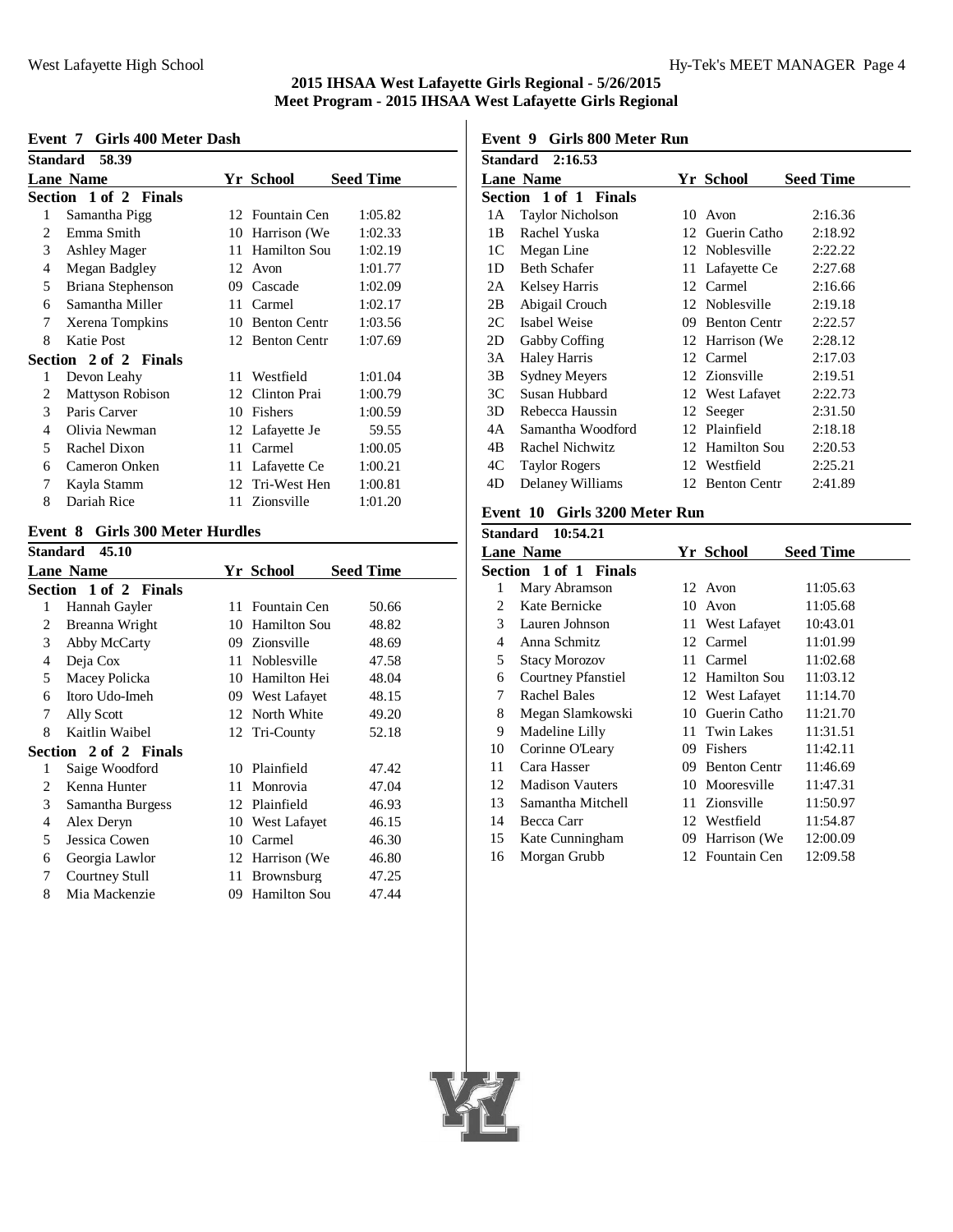# **Event 11 Girls 4x400 Meter Relay**

| <b>UMM MOV</b><br><b>Standard</b><br>3:59.04 |                        |                                                 |                         |  |  |  |
|----------------------------------------------|------------------------|-------------------------------------------------|-------------------------|--|--|--|
|                                              | <b>Lane Team</b>       | <b>Relay</b>                                    | <b>Seed Time</b>        |  |  |  |
| Section 1 of 2 Finals                        |                        |                                                 |                         |  |  |  |
| 1<br><b>Benton Centr</b>                     |                        | 4:24.37                                         |                         |  |  |  |
|                                              | 1) Isabel Weise 09     | 2) Delaney Williams 12<br>4) Xerena Tompkins 10 |                         |  |  |  |
|                                              | 3) Katie Post 12       |                                                 |                         |  |  |  |
|                                              | 5) Kendra Budreau 11   |                                                 | 6) Evonnie Payne 12     |  |  |  |
| $\overline{c}$                               | McCutcheon             |                                                 | 4:18.83                 |  |  |  |
|                                              | 1) Emma Crosby 09      |                                                 | 2) Shalynn Newkirk 11   |  |  |  |
|                                              | 3) Mariah Collins 12   | 4) Alanah Owen 10                               |                         |  |  |  |
|                                              | 5) Katelynn Hanback 10 |                                                 | 6) Haley Crowe 10       |  |  |  |
|                                              | 7) Haley Burge 11      |                                                 | 8) Madison Stewart 09   |  |  |  |
| 3                                            | Lafayette Je           |                                                 | 4:17.23                 |  |  |  |
|                                              | 1) Kaitlynn Hess 11    |                                                 | 2) Yatzury Alvarez 09   |  |  |  |
|                                              | 3) Piper Stamper 11    |                                                 | 4) Olivia Newman 12     |  |  |  |
|                                              | 5) Allison Brown 09    |                                                 | 6) Mariesa McLean 10    |  |  |  |
|                                              | 7) Amber Bell 09       |                                                 | 8) Allison Eavey 10     |  |  |  |
| 4                                            | Fishers                |                                                 | 4:10.82                 |  |  |  |
|                                              | 1) Paris Carver 10     |                                                 | 2) Maryna Clark 12      |  |  |  |
|                                              | 3) Allie Harris 12     |                                                 | 4) Danielle Harrison 09 |  |  |  |
|                                              | 5) Destoni Grace 09    |                                                 | 6) Ashlee Rodriguez 10  |  |  |  |
|                                              | 7) Kennedie Rush 12    |                                                 | 8) Stephanie Wicker 10  |  |  |  |
| 5                                            | Hamilton Hei           |                                                 | 4:14.34                 |  |  |  |
|                                              | 1) Lauren Bjortomt 10  |                                                 | 2) Molly Mitchell 11    |  |  |  |
|                                              | 3) Macey Policka 10    |                                                 | 4) Autumn Pryor 11      |  |  |  |
|                                              | 5) Lily McCormick 09   |                                                 | 6) Tiffany Williams 09  |  |  |  |
| 6                                            | Brownsburg             |                                                 | 4:17.06                 |  |  |  |
|                                              | 1) Tavon McCollum 12   |                                                 | 2) Mallory Roark 11     |  |  |  |
|                                              | 3) Maddy Jones 09      |                                                 | 4) Mackenzie Yoder 09   |  |  |  |
|                                              | 5) Claire Hathaway 11  |                                                 | 6) Briana Smith 12      |  |  |  |
|                                              | 7) Brooke U'Ren 11     |                                                 | 8) Mackenzie Barrett 09 |  |  |  |
| 7                                            | <b>Twin Lakes</b>      |                                                 | 4:21.37                 |  |  |  |
|                                              | 1) Lauhren Pickett 12  |                                                 | 2) Josie Gutwein 09     |  |  |  |
|                                              | 3) Peyton Kneadler 11  |                                                 | 4) Madeline Lilly 11    |  |  |  |
|                                              | 5) Corby Chiszar 12    |                                                 | 6) Amanda Thayer 11     |  |  |  |
| 8                                            | North White            |                                                 | 4:30.55                 |  |  |  |
|                                              | 1) Kaylia Wiley 11     |                                                 | 2) Darian Eccles 12     |  |  |  |
|                                              | 3) Ally Scott 12       |                                                 | 4) Emily Rose 09        |  |  |  |
|                                              | 5) Samantha Carlson 10 |                                                 | 6) Maci Heimlich 09     |  |  |  |

7) Nichole Eccles 09 8) Hannah Ball 10

**Section 2 of 2 Finals**

| $\mathbf{1}$   | Zionsville                 | 4:09.64                 |
|----------------|----------------------------|-------------------------|
|                | 1) Dariah Rice 11          | 2) Katie Isenbarger 09  |
|                | 3) Abby McCarty 09         | 4) Sydney Meyers 12     |
|                | 5) Madison Romanyk 09      | 6) Cally Sampson 12     |
| $\overline{2}$ | Westfield                  | 4:08.08                 |
|                | 1) Gabby Brown 10          | 2) Victoria Evans 12    |
|                | 3) Devon Leahy 11          | 4) Taylor Rogers 12     |
|                | 5) Rebecca Pronschinske 11 | 6) Karen Hubbard 11     |
|                | 7) Emily Settle 12         | 8) Sydney Spears 09     |
| 3              | Hamilton Sou               | 4:08.08                 |
|                | 1) Savannah Jacquay 11     | 2) Mia Mackenzie 09     |
|                | 3) Rachel Nichwitz 12      | 4) Angela Perry 09      |
|                | 5) Grace Andritsch 11      | 6) Ashley Mager 11      |
|                | 7) Camille Christopher 09  | 8) Breanna Wright 10    |
| $\overline{4}$ | Carmel                     | 4:02.83                 |
|                | 1) Rachel Dixon 11         | 2) Kelsey Harris 12     |
|                | 3) Haley Harris 12         | 4) Megan Kress 11       |
|                | 5) Jessica Cowen 10        | 6) Maddie Dalton 09     |
|                | 7) Samantha Miller 11      | 8) Alexandra Schultz 12 |
| 5              | Guerin Catho               | 4:05.71                 |
|                | 1) Lily Hess 10            | 2) Kiana Hunter 10      |
|                | 3) Cassidy Lindley 09      | 4) Rachel Yuska 12      |
|                | 5) Bella Bucklew 10        | 6) Megan Slamkowski 10  |
|                | 7) Lindsay Wisdorf 11      | 8) Isabel Couto 09      |
| 6              | West Lafayet               | 4:07.04                 |
|                | 1) Alex Deryn 10           | 2) Itoro Udo-Imeh 09    |
|                | 3) Maggie Wodicka 11       | 4) Susan Hubbard 12     |
|                | 5) Julia Bittner 11        | 6) Hayley Karpick 12    |
|                | 7) Rachel Bales 12         | 8) Kristen Johnson 11   |
| 7              | Avon                       | 4:08.13                 |
|                | 1) Megan Badgley 12        | 2) Jordan Adam 10       |
|                | 3) Katy Smith 10           | 4) Taylor Nicholson 10  |
|                | 5) Kelsie Mothersead 12    | 6) Stacie Shelton 10    |
|                | 7) Courtnee Simmons 10     | 8) Megan Hill 12        |
| 8              | Plainfield                 | 4:10.12                 |
|                | 1) Samantha Woodford 12    | 2) Samantha Olinger 09  |
|                | 3) Samantha Burgess 12     | 4) Saige Woodford 10    |
|                | 5) Taylor Rodgers 10       | 6) Natalie Heald 11     |
|                | 7) Riley Blackwell 10      |                         |
|                |                            |                         |

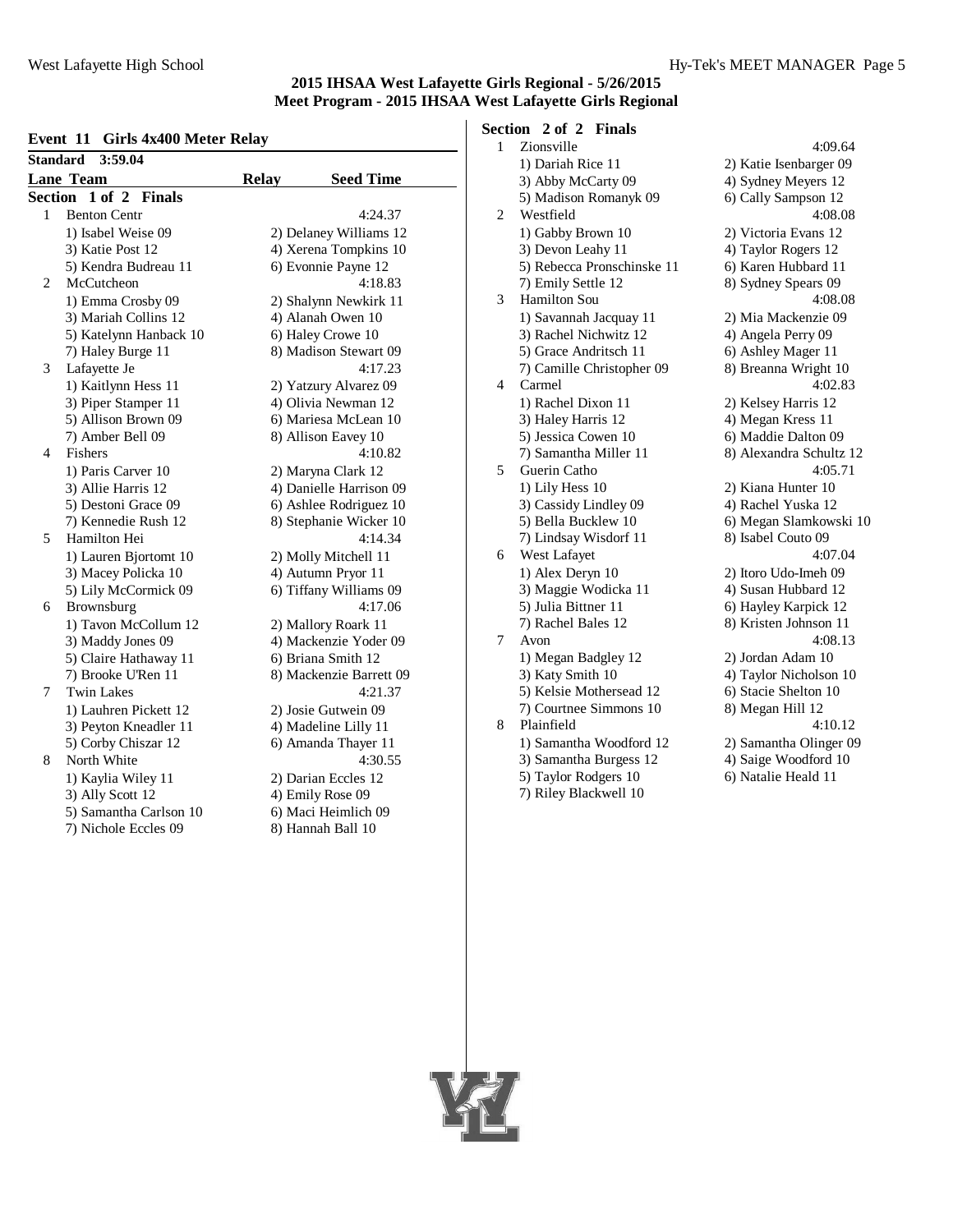#### **Event 12 Girls High Jump**

|               | o                    |    |                     |                  |
|---------------|----------------------|----|---------------------|------------------|
| Standard 5-04 |                      |    |                     |                  |
| Pos           | Name                 |    | Yr School           | <b>Seed Mark</b> |
|               | Flight 1 of 1 Finals |    |                     |                  |
| 1             | Lauren Worl          | 10 | Carroll             | $4 - 10.00$      |
| 2             | Haylee Anderson      | 10 | Frontier            | 4-10.00          |
| 3             | Emily Wilson         | 11 | Zionsville          | 4-10.00          |
| 4             | Mackenzie Barrett    | 09 | Brownsburg          | 4-10.00          |
| 5             | Madeline Helsloot    | 11 | Noblesville         | 4-10.00          |
| 6             | <b>Tayor Smith</b>   |    | 12 Clinton Cent     | $4 - 10.00$      |
| 7             | Lindsey Schuler      | 11 | <b>Hamilton Sou</b> | 4-10.00          |
| 8             | Hannah Conrad        | 12 | Hamilton Sou        | 4-10.00          |
| 9             | Julia Bittner        | 11 | West Lafayet        | $4 - 10.00$      |
| 10            | Lydia Russell        |    | 12 Danville Com     | 5-00.00          |
| 11            | Jill Sutton          |    | 12 Carmel           | 5-00.00          |
| 12            | <b>Sydney Street</b> | 10 | Fishers             | 5-00.00          |
| 13            | Mackenzie Harless    | 10 | Brownsburg          | 5-00.00          |
| 14            | Jaden Mattox         | 11 | Harrison (We        | 5-01.00          |
| 15            | Kayla Schluttenhofer | 10 | <b>Benton Centr</b> | 5-01.00          |
| 16            | <b>Evonnie Payne</b> | 12 | <b>Benton Centr</b> | 5-02.00          |
| 17            | Alex Deryn           |    | 10 West Lafayet     | 5-02.00          |
| 18            | Mikayla Miller       | 09 | Harrison (We        | 5-05.00          |
| 19            | Katie Isenbarger     | 09 | Zionsville          | 5-08.00          |

#### **Event 13 Girls Long Jump**

| 17-09.25<br><b>Standard</b> |                         |     |                     |                  |  |
|-----------------------------|-------------------------|-----|---------------------|------------------|--|
| Pos                         | <b>Name</b>             |     | Yr School           | <b>Seed Mark</b> |  |
|                             | Flight 1 of 2 Finals    |     |                     |                  |  |
| 1                           | Jaden Mattox            | 11- | Harrison (We        | 16-06.75         |  |
| 2                           | Hannah Williams         | 09  | Avon                | 16-08.25         |  |
| 3                           | <b>Sydney Spears</b>    |     | 09 Westfield        | 16-08.50         |  |
| 4                           | <b>Teylor Ellis</b>     | 11  | Mooresville         | 16-11.00         |  |
| 5.                          | Diamond Mitchell        | 10  | Avon                | 16-11.50         |  |
| 6                           | Meghann Cullen          |     | 10 Hamilton Sou     | 16-11.50         |  |
| 7                           | <b>Ashley Perry</b>     | 11  | <b>Hamilton Sou</b> | 17-00.00         |  |
| 8                           | Cailyn Etgen            | 11  | Carmel              | 17-02.50         |  |
| 9                           | Claire Hathaway         | 11  | <b>Brownsburg</b>   | 17-10.75         |  |
|                             | Flight 2 of 2 Finals    |     |                     |                  |  |
| 1                           | Emma DeWitt             | 11  | Frontier            | 15-02.50         |  |
| 2                           | Samantha Pigg           |     | 12 Fountain Cen     | 15-03.75         |  |
| 3                           | <b>Madison Spring</b>   | 11  | Lafayette Je        | 15-07.75         |  |
| 4                           | Keana Jeffrey           |     | 12 McCutcheon       | 15-11.50         |  |
| 5                           | <b>Brittany Barrett</b> | 11  | Southmont           | 16-04.50         |  |
| 6                           | Alaina Breedlove        |     | 09 Western Boon     | 16-04.50         |  |
| 7                           | Lily McCormick          | 09  | Hamilton Hei        | 16-05.00         |  |
| 8                           | Ally Scott              |     | 12 North White      | 16-06.50         |  |
|                             |                         |     |                     |                  |  |

# **Event 14 Girls Discus Throw**

| Standard 131-04 |                          |    |                           |                  |  |
|-----------------|--------------------------|----|---------------------------|------------------|--|
| Pos             | <b>Name</b>              |    | Yr School                 | <b>Seed Mark</b> |  |
|                 | Flight 1 of 2 Finals     |    |                           |                  |  |
| 1               | Patience Darling         | 11 | Seeger                    | 103-11           |  |
| 2               | Kaitlyn Thompson         | 11 | Fishers                   | 105-10.50        |  |
| 3               | Meagan Kesler            | 10 | North White               | 106-03           |  |
| 4               | Katie Shields            | 11 | <b>Benton Centr</b>       | 106-07           |  |
| 5               | Natalie Cotherman        | 10 | Carmel                    | 108-00.50        |  |
| 6               | Madi Schultz             | 09 | <b>Faith Christ</b>       | 112-08           |  |
| 7               | <b>Brittney Newson</b>   |    | 12 Brownsburg             | 113-10           |  |
| 8               | Noelle Bacon             |    | 11 Frankfort              | 114-06           |  |
|                 | Flight 2 of 2 Finals     |    |                           |                  |  |
| 1               | <b>Karen Jones</b>       |    | 12 Tri-West Hen           | 115-02           |  |
| 2               | Riley Vedder             | 10 | Harrison (We              | 116-01           |  |
| 3               | Alyssa McDougal          |    | 12 Hamilton Sou 116-09.50 |                  |  |
| 4               | Megan Brineman           |    | 12 West Lafayet           | 118-04           |  |
| 5               | Anna Ripke               |    | 12 Lafayette Je           | 121-03           |  |
| 6               | Kaia Harris              |    | 10 West Lafayet           | 121-10           |  |
| 7               | <b>Essence Henderson</b> |    | 10 Lafayette Je           | 124-06           |  |
| 8               | Sarah Corbin             |    | 12 Mooresville            | 132-03           |  |
|                 |                          |    |                           |                  |  |

# **Event 15 Girls Shot Put**

| Standard<br>40-10    |                          |     |                     |                  |  |  |
|----------------------|--------------------------|-----|---------------------|------------------|--|--|
| Pos                  | <b>Name</b>              |     | Yr School           | <b>Seed Mark</b> |  |  |
| Flight 1 of 2 Finals |                          |     |                     |                  |  |  |
| 1                    | Hannah Ball              |     | 10 North White      | 31-10.75         |  |  |
| 2                    | Patience Darling         | 11- | Seeger              | 32-05.25         |  |  |
| 3                    | Chelsea Maxey            |     | 11 Hamilton Sou     | 34-04.00         |  |  |
| 4                    | <b>Brittney Newson</b>   |     | 12 Brownsburg       | 34-05.00         |  |  |
| 5                    | Megan Brineman           |     | 12 West Lafayet     | 34-09.50         |  |  |
| 6                    | Shelby Vedder            |     | 12 Harrison (We     | 35-00.50         |  |  |
| 7                    | <b>Essence Henderson</b> |     | 10 Lafayette Je     | 35-00.75         |  |  |
| 8                    | Karen Jones              |     | 12 Tri-West Hen     | 35-01.50         |  |  |
| Flight 2 of 2 Finals |                          |     |                     |                  |  |  |
| 1                    | Jada Caldwell            |     | 10 Westfield        | 35-05.00         |  |  |
| 2                    | Brianna Coleman          | 11  | McCutcheon          | 35-06.75         |  |  |
| 3                    | Kaitlyn Thompson         | 11  | Fishers             | 35-11.50         |  |  |
| 4                    | Kiersten Robertson       |     | 12 McCutcheon       | 36-05.00         |  |  |
| 5                    | Katie Shields            | 11  | <b>Benton Centr</b> | 36-11.75         |  |  |
| 6                    | Blake Inglis             |     | 12 Fishers          | 37-00.00         |  |  |
| 7                    | Katrinia Hopkins         | 10  | Avon                | 37-11.75         |  |  |
| 8                    | Sarah Corbin             |     | 12 Mooresville      | 38-06.50         |  |  |
|                      |                          |     |                     |                  |  |  |